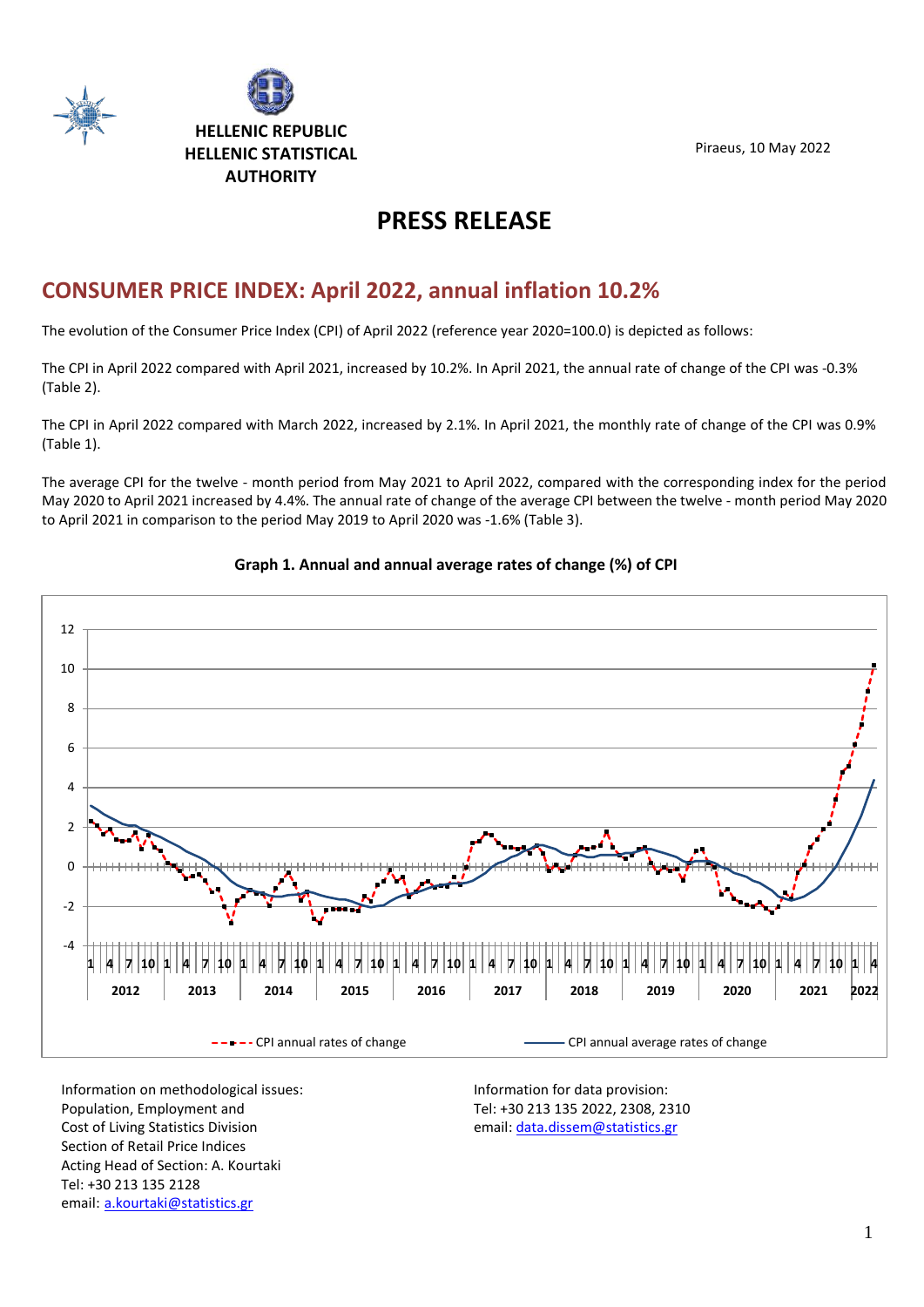### **Analysis of changes of the CPI: April 2022**

### **I. Monthly rates of change: April 2022 compared with March 2022 (Tables 1, 4)**

The 2.1% increase of the Overall CPI in April 2022, compared with the corresponding index in March 2022 is, mainly, due to the changes in the groups of goods and services as follows:

#### **1. An increase of:**

- 2.5% in the group Food and non-alcoholic beverages, due to the increase, mainly, in the prices of: *bread, beef, pork, lamb and goat, poultry, fresh whole milk, yoghurt, cheese, eggs, oil and fats, fresh vegetables, frozen vegetables, coffee.* This increase was partly offset by the decrease, mainly, in the prices of: *pasta products and couscous, fresh fish.*
- 14.1% in the group Clothing and footwear, due to the recovery of prices up to normal levels as before the winter sales period.
- 4.0% in the group Housing, due to the increase, mainly, in the prices of: *electricity*, *natural gas, heating oil.*
- 0.4% in the group Household equipment, due to the increase, mainly, in the prices of *non-durable household articles*.
- 0.3% in the group Transport, due to the increase, mainly, in the prices of: *new motorcars, petrol.* This increase was partly offset by the decrease, mainly, in the prices of: *diesel, tickets for passenger transport by air.*
- 0.6% in the group Recreation and culture, due to the increase, mainly, in the prices of *package holidays*.
- 0.9% in the group Hotel-Cafés-Restaurants, due to the increase, mainly, in the prices of *restaurants-confectioneries-cafe*s.

#### **2. A decrease of:**

• 0.5% in the group Alcoholic beverages and tobacco, due to the decrease, mainly, in the prices of *wines*.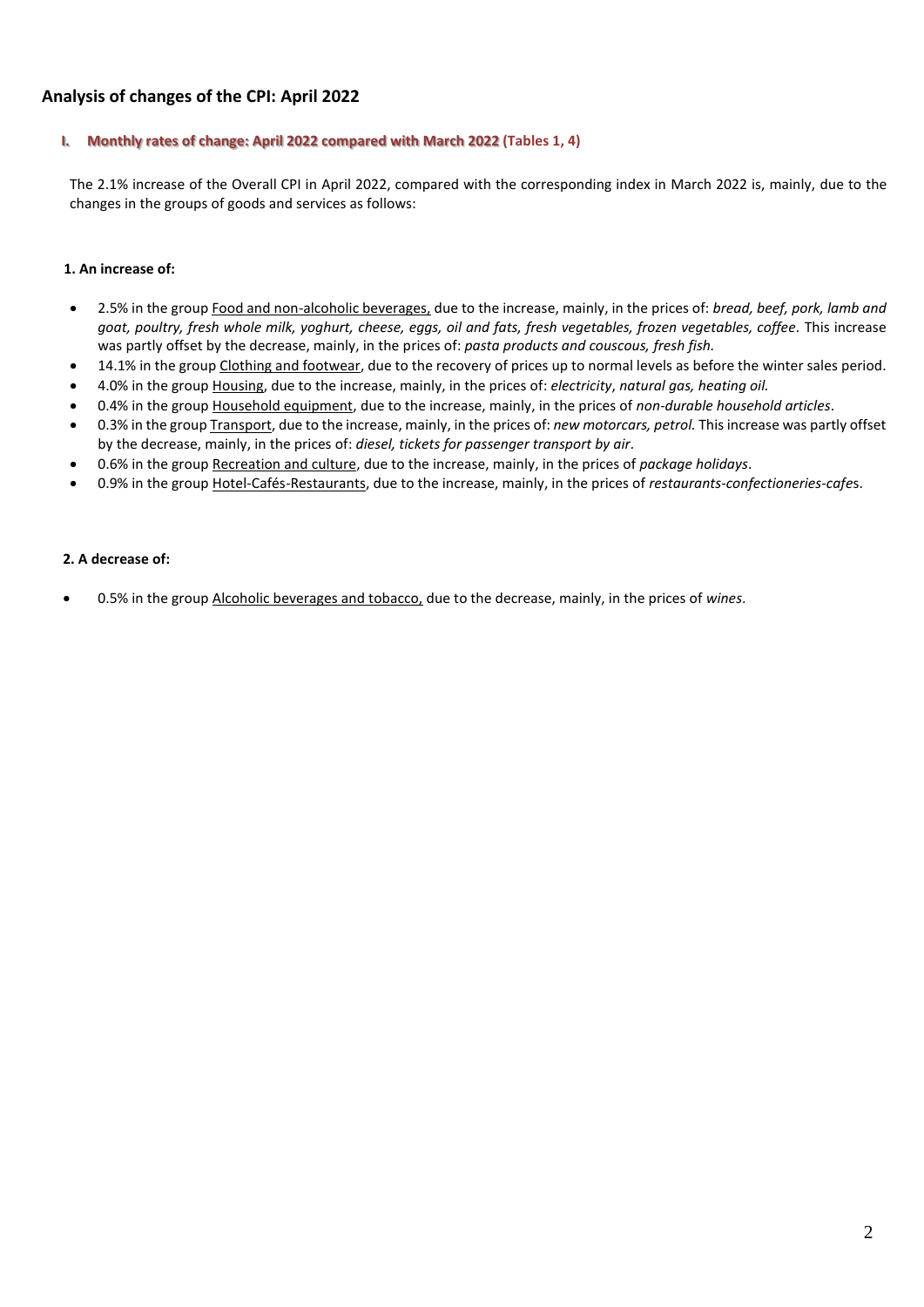#### **II. Annual rates of change: April 2022 compared with April 2021 (Tables 2, 5)**

The 10.2% increase of the Overall CPI in April 2022, compared with the corresponding index in April 2021 is, mainly, due to the changes in the groups of goods and services as follows:

#### **1. An increase of:**

- 10.9% in the group Food and non-alcoholic beverages due to the increase, mainly, in the prices of: *bread and cereals, meat, fish, milk-cheese and eggs, oils and fats, fresh fruit, vegetables, sugar-chocolates-sweets-ice creams, food n.e.c., coffee-cocoatea, mineral water-refreshments-fruit juices.*
- 1.6% in the group Clothing and footwear, due to the increase in the prices of clothing and footwear*.*
- 35.2% in the group Housing, due to the increase, mainly, in the prices of: *rentals for dwellings*, *electricity, natural gas, heating oil, solid fuel.*
- 4.2% in the group Household equipment, due to the increase, mainly, in the prices of: *furniture and furnishings, household textiles*, *glassware-tableware and utensils of domestic use, non-durable household articles, domestic services*.
- 15.4% in the group Transport, due to the increase, mainly, in the prices of: *new motorcars, second hand motorcars, spare parts and accessories for motorcars, fuels and lubricants*, *maintenance and repair of motorcars-motorcycles, tickets for passenger transport by air, tickets for passenger transport by sea.*
- 1.2% in the group Recreation and culture, due to the increase, mainly, in the prices of: *major durables for recreation and culture, small recreational items-flowers-pets*, *cinemas-theatres, stationary and drawing materials, package holidays.* This increase was partly offset by the decrease, mainly, in the prices of *audiovisual and information processing equipment.*
- 0.9% in the group Education, due to the increase, mainly, in the prices of *fees of secondary education.*
- 3.8% in the group Hotel-Cafés-Restaurants, due to the increase, mainly, in the prices of: *restaurants-confectioneries-cafe*s, *hotels-motels-inns*.
- 0.9% in the group Miscellaneous goods and services, due to the increase, mainly, in the prices of *other appliances and articles for personal care.* This increase was partly offset by the decrease, mainly, in the prices of *motor vehicle insurance.*

#### **2. A decrease of:**

• 2.7% in the group Communication, due to the decrease, mainly, in the prices of: *mobile telephone equipment, telephone services.*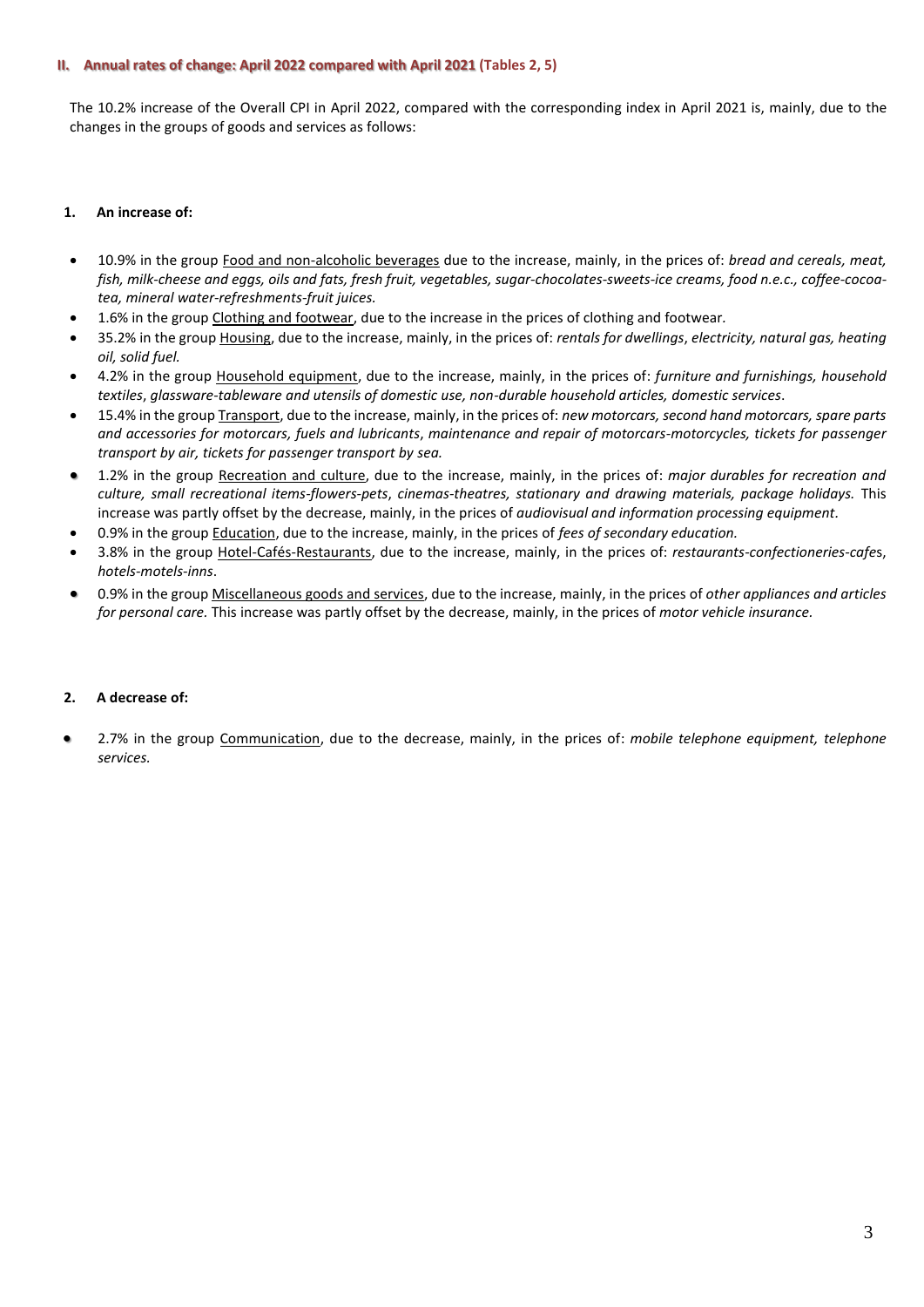|     | <b>Main groups</b>               | <b>Weights</b>     | 2022   | 2022         | Rate of<br>change | 2021   | 2021         | Rate of<br>change |
|-----|----------------------------------|--------------------|--------|--------------|-------------------|--------|--------------|-------------------|
|     | of goods and services            | 2022<br>$(\%circ)$ | April  | <b>March</b> | %                 | April  | <b>March</b> | %                 |
| 1.  | Food & non-alcoholic beverages   | 210.62             | 110.47 | 107.74       | 2.5               | 99.59  | 99.68        | $-0.1$            |
| 2.  | Alcoholic beverages and tobacco  | 37.28              | 99.57  | 100.11       | $-0.5$            | 99.58  | 99.68        | $-0.1$            |
| 3.  | Clothing and footwear            | 62.93              | 113.19 | 99.19        | 14.1              | 111.43 | 93.14        | 19.6              |
| 4.  | Housing                          | 161.24             | 137.68 | 132.41       | 4.0               | 101.81 | 101.91       | $-0.1$            |
| 5.  | Household equipment              | 44.99              | 103.48 | 103.06       | 0.4               | 99.29  | 99.34        | 0.0               |
| 6.  | Health                           | 81.02              | 99.45  | 99.39        | 0.1               | 99.41  | 99.43        | 0.0               |
| 7.  | Transport                        | 137.64             | 118.78 | 118.37       | 0.3               | 102.97 | 102.54       | 0.4               |
| 8.  | Communication                    | 39.59              | 95.58  | 95.71        | $-0.1$            | 98.28  | 98.58        | $-0.3$            |
| 9.  | Recreation and culture           | 33.67              | 100.49 | 99.91        | 0.6               | 99.29  | 99.80        | $-0.5$            |
| 10. | Education                        | 30.59              | 100.93 | 100.93       | 0.0               | 99.99  | 99.99        | 0.0               |
| 11. | Hotels-Cafés-Restaurants         | 95.39              | 103.18 | 102.23       | 0.9               | 99.42  | 99.43        | 0.0               |
| 12. | Miscellaneous goods and services | 65.05              | 99.22  | 99.27        | $-0.1$            | 98.36  | 99.19        | $-0.8$            |
|     | <b>Overall Index</b>             | 1000.00            | 111.08 | 108.75       | 2.1               | 100.82 | 99.91        | 0.9               |

# **Table 1. Monthly rates of change of CPI (Reference year: 2020=100.0)**

Note: The indices are rounded up to two decimal figures when published and percentage changes up to one decimal figure when published.



### **Graph 2. Annual and monthly rates of change (%) of CPI**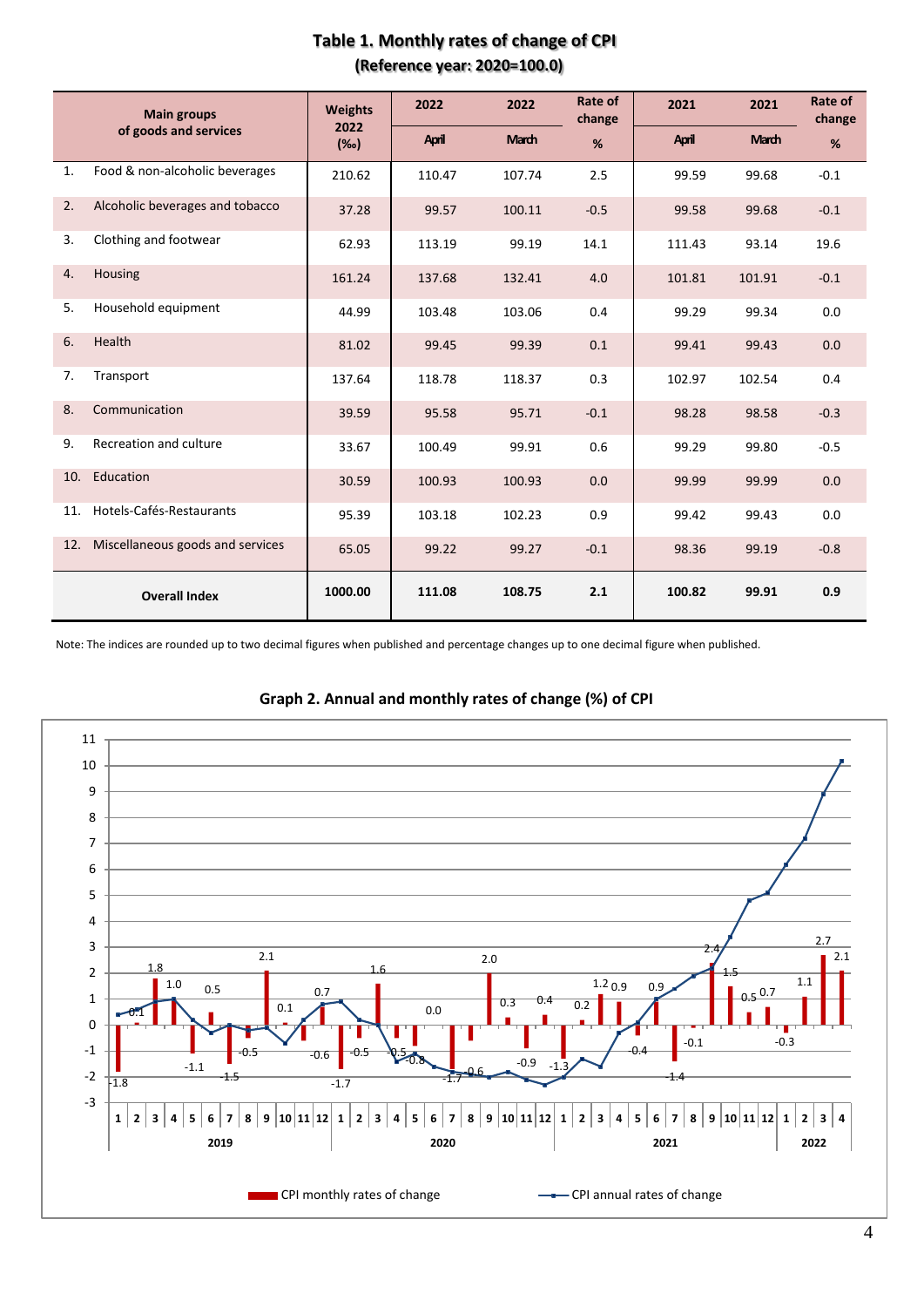# **Table 2. Inflation – Annual rates of change of CPI (Reference year: 2020=100.0)**

| I. APHI ZUZZI ZUZI |                                   |        |              |               |               |
|--------------------|-----------------------------------|--------|--------------|---------------|---------------|
|                    |                                   |        | <b>April</b> |               | <b>Impact</b> |
|                    | Main groups of goods and services | 2022   | 2021         | change<br>(%) |               |
| 1.                 | Food and non-alcoholic beverages  | 110.47 | 99.59        | 10.9          | 2.3846        |
| 2.                 | Alcoholic beverages and tobacco   | 99.57  | 99.58        | 0.0           | 0.0019        |
| 3.                 | Clothing and footwear             | 113.19 | 111.43       | 1.6           | 0.0966        |
| 4.                 | Housing                           | 137.68 | 101.81       | 35.2          | 5.0758        |
| 5.                 | Household equipment               | 103.48 | 99.29        | 4.2           | 0.1970        |
| 6.                 | Health                            | 99.45  | 99.41        | 0.0           | 0.0031        |
| 7.                 | Transport                         | 118.78 | 102.97       | 15.4          | 2.0592        |
| 8.                 | Communication                     | 95.58  | 98.28        | $-2.7$        | $-0.1171$     |
| 9.                 | Recreation and culture            | 100.49 | 99.29        | 1.2           | 0.0427        |
| 10.                | Education                         | 100.93 | 99.99        | 0.9           | 0.0345        |
| 11.                | Hotels-Cafés-Restaurants          | 103.18 | 99.42        | 3.8           | 0.3390        |
| 12.                | Miscellaneous goods and services  | 99.22  | 99.36        | 0.9           | 0.0556        |
|                    | <b>Overall Index</b>              | 111.08 | 100.82       | 10.2          |               |

### **Ι: April 2022/2021**

### **ΙΙ: April 2021/2020**

|     |                                   |        | <b>April</b> | Rate of       | Impact    |
|-----|-----------------------------------|--------|--------------|---------------|-----------|
|     | Main groups of goods and services | 2021   | 2020         | change<br>(%) |           |
| 1.  | Food and non-alcoholic beverages  | 99.59  | 100.79       | $-1.2$        | $-0.2472$ |
| 2.  | Alcoholic beverages and tobacco   | 99.58  | 99.67        | $-0.1$        | $-0.0049$ |
| 3.  | Clothing and footwear             | 111.43 | 112.61       | $-1.1$        | $-0.0800$ |
| 4.  | Housing                           | 101.81 | 99.88        | 1.9           | 0.2709    |
| 5.  | Household equipment               | 99.29  | 100.53       | $-1.2$        | $-0.0517$ |
| 6.  | Health                            | 99.41  | 100.37       | $-1.0$        | $-0.0749$ |
| 7.  | Transport                         | 102.97 | 100.62       | 2.3           | 0.2594    |
| 8.  | Communication                     | 98.28  | 99.64        | $-1.4$        | $-0.0595$ |
| 9.  | Recreation and culture            | 99.29  | 100.28       | $-1.0$        | $-0.0382$ |
| 10. | Education                         | 99.99  | 100.01       | 0.0           | $-0.0006$ |
| 11. | Hotels-Cafés-Restaurants          | 99.42  | 100.33       | $-0.9$        | $-0.1011$ |
| 12. | Miscellaneous goods and services  | 99.36  | 100.74       | $-2.4$        | $-0.1596$ |
|     | <b>Overall Index</b>              | 100.82 | 101.11       | $-0.3$        |           |

Note: The indices are rounded up to two decimal figures when published and percentage changes up to one decimal figure when published.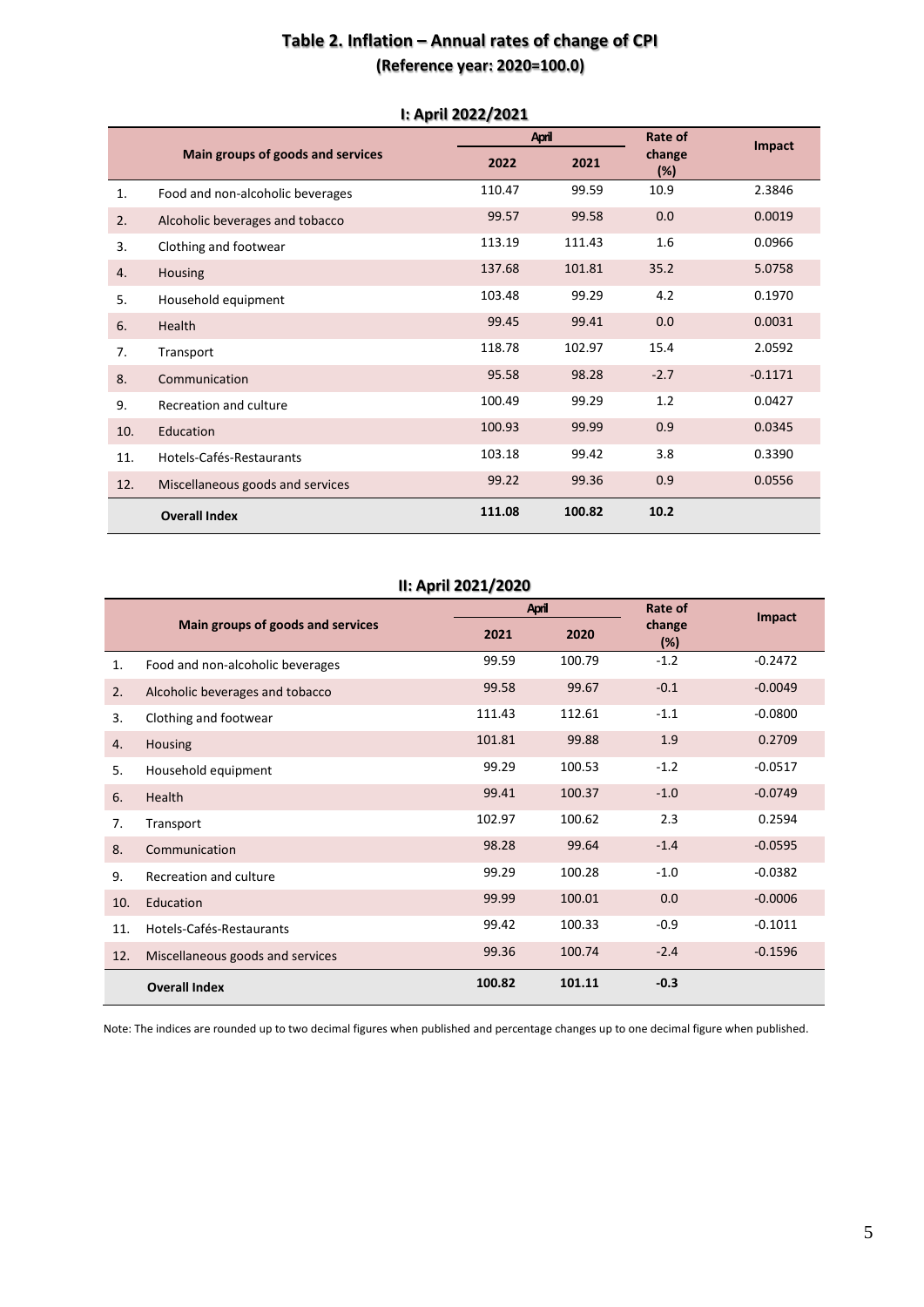# **Table 3. Comparisons of the overall CPI (Reference year: 2020=100.0)**

| Year and month<br><b>Overall Index</b> |        | <b>Monthly rates of change</b><br>$\%$ | Annual rates of change<br><b>Inflation</b><br>$\%$ | Annual average index<br>(moving average) | Annual average rates of change<br>% |
|----------------------------------------|--------|----------------------------------------|----------------------------------------------------|------------------------------------------|-------------------------------------|
| 2019:1                                 | 99.63  | $-1.8$                                 | 0.4                                                | 101.04                                   | 0.7                                 |
| $\overline{2}$                         | 99.76  | $0.1\,$                                | 0.6                                                | 101.10                                   | 0.7                                 |
| 3                                      | 101.58 | 1.8                                    | 0.9                                                | 101.17                                   | 0.8                                 |
| 4                                      | 102.58 | $1.0\,$                                | $1.0$                                              | 101.26                                   | 0.9                                 |
| 5                                      | 101.45 | $-1.1$                                 | 0.2                                                | 101.28                                   | 0.9                                 |
| 6                                      | 101.93 | 0.5                                    | $-0.3$                                             | 101.26                                   | 0.8                                 |
| 7                                      | 100.44 | $-1.5$                                 | $0.0\,$                                            | 101.26                                   | 0.7                                 |
| 8                                      | 99.89  | $-0.5$                                 | $-0.2$                                             | 101.25                                   | 0.6                                 |
| 9                                      | 102.00 | 2.1                                    | $-0.1$                                             | 101.24                                   | 0.5                                 |
| 10                                     | 102.13 | $0.1\,$                                | $-0.7$                                             | 101.18                                   | 0.3                                 |
| $11\,$                                 | 101.55 | $-0.6$                                 | 0.2                                                | 101.20                                   | 0.2                                 |
| 12                                     | 102.22 | 0.7                                    | 0.8                                                | 101.26                                   | 0.3                                 |
| Annual average                         | 101.26 | $\omega$                               | $\omega$                                           | 101.26                                   | 0.3                                 |
| 2020:1                                 | 100.49 | $-1.7$                                 | 0.9                                                | 101.34                                   | 0.3                                 |
| $\overline{2}$                         | 99.99  | $-0.5$                                 | 0.2                                                | 101.35                                   | 0.3                                 |
| 3                                      | 101.57 | 1.6                                    | 0.0                                                | 101.35                                   | 0.2                                 |
| 4                                      | 101.11 | $-0.5$                                 | $-1.4$                                             | 101.23                                   | 0.0                                 |
| 5                                      | 100.29 | $-0.8$                                 | $-1.1$                                             | 101.13                                   | $-0.1$                              |
| 6                                      | 100.33 | $0.0\,$                                | $-1.6$                                             | 101.00                                   | $-0.3$                              |
| $\overline{7}$                         | 98.63  | $-1.7$                                 | $-1.8$                                             | 100.85                                   | $-0.4$                              |
| 8                                      | 97.99  | $-0.6$                                 | $-1.9$                                             | 100.69                                   | $-0.5$                              |
| $\boldsymbol{9}$                       | 99.98  | 2.0                                    | $-2.0$                                             | 100.52                                   | $-0.7$                              |
| $10\,$                                 | 100.33 | 0.3                                    | $-1.8$                                             | 100.37                                   | $-0.8$                              |
| $11\,$                                 | 99.45  | $-0.9$                                 | $-2.1$                                             | 100.20                                   | $-1.0$                              |
| 12                                     | 99.84  | 0.4                                    | $-2.3$                                             | 100.00                                   | $-1.2$                              |
| <b>Annual average</b>                  | 100.00 | $\overline{\phantom{a}}$               | $\blacksquare$                                     | 100.00                                   | $-1.2$                              |
| 2021:1                                 | 98.52  | $-1.3$                                 | $-2.0$                                             | 99.84                                    | $-1.5$                              |
| $\overline{2}$                         | 98.72  | 0.2                                    | $-1.3$                                             | 99.73                                    | $-1.6$                              |
| 3                                      | 99.91  | 1.2                                    | $-1.6$                                             | 99.59                                    | $-1.7$                              |
| $\overline{\mathbf{4}}$                | 100.82 | 0.9                                    | $-0.3$                                             | 99.57                                    | $-1.6$                              |
| 5                                      | 100.43 | $-0.4$                                 | $0.1\,$                                            | 99.58                                    | $-1.5$                              |
| 6                                      | 101.36 | 0.9                                    | $1.0$                                              | 99.66                                    | $-1.3$                              |
| 7                                      | 99.96  | $-1.4$                                 | 1.4                                                | 99.78                                    | $-1.1$                              |
| 8                                      | 99.83  | $-0.1$                                 | 1.9                                                | 99.93                                    | $-0.8$                              |
| 9                                      | 102.19 | 2.4                                    | 2.2                                                | 100.11                                   | $-0.4$                              |
| $10\,$                                 | 103.75 | $1.5\,$                                | $3.4$                                              | 100.40                                   | $0.0\,$                             |
| 11                                     | 104.24 | $0.5\,$                                | 4.8                                                | 100.80                                   | 0.6                                 |
| $12\,$                                 | 104.95 | 0.7                                    | $5.1$                                              | 101.22                                   | $1.2\,$                             |
| Annual average                         | 101.22 | $\sim$                                 | $\sim$                                             | 101.22                                   | 1.2                                 |
| 2022:1                                 | 104.68 | $-0.3$                                 | $6.2$                                              | 101.74                                   | 1.9                                 |
| $\overline{2}$                         | 105.84 | 1.1                                    | 7.2                                                | 102.33                                   | 2.6                                 |
| $\overline{\mathbf{3}}$                | 108.75 | 2.7                                    | 8.9                                                | 103.07                                   | 3.5                                 |
| 4                                      | 111.08 | $2.1\,$                                | 10.2                                               | 103.92                                   | $4.4\,$                             |

Note: The indices are rounded up to two decimal figures when published and percentage changes up to one decimal figure when published.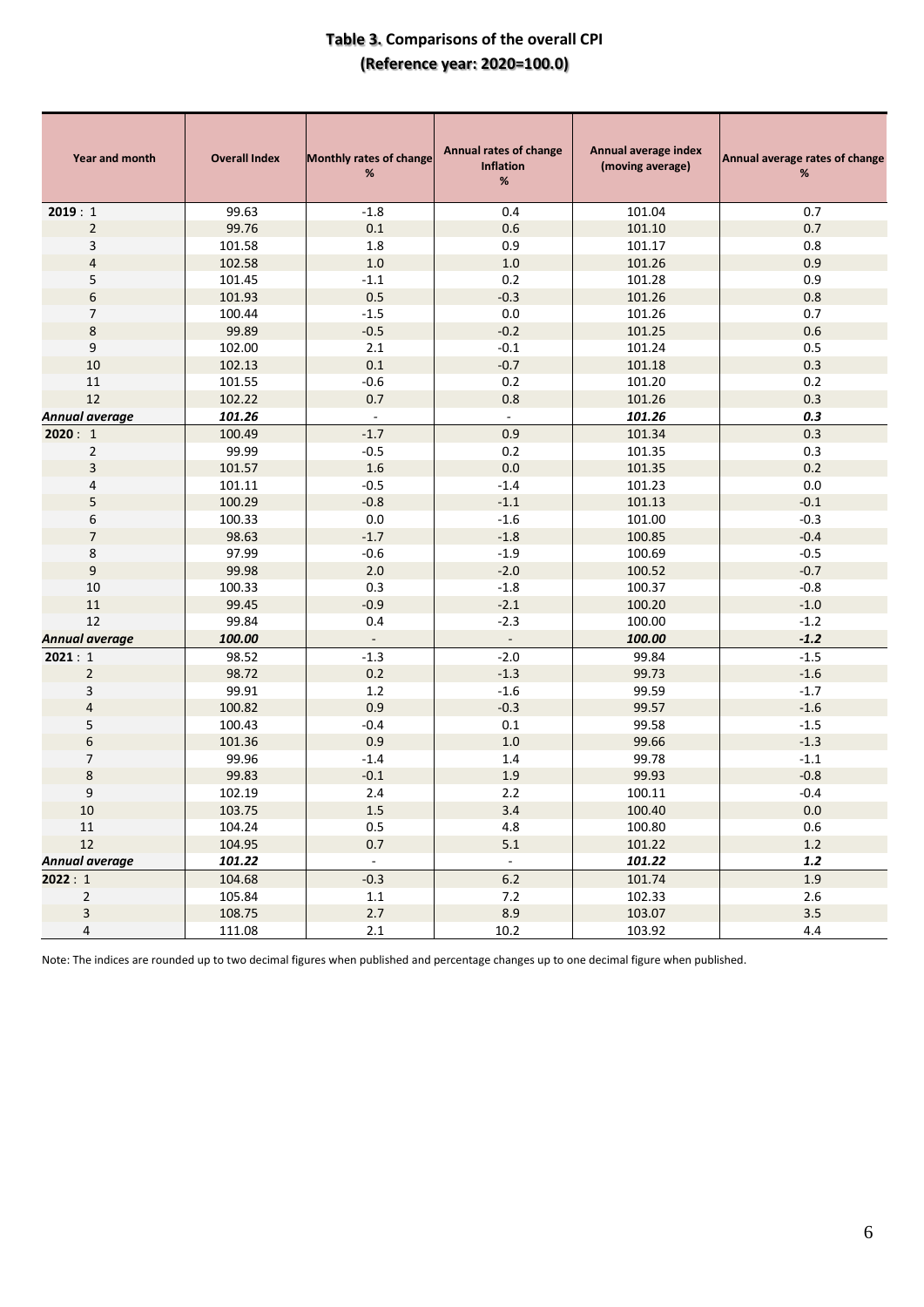# **Table 4. Major price changes from index comparison between April 2022 and March 2022 and their impact on the Overall CPI**

| <b>Goods and services</b>                                                | <b>Rate of change</b><br>(%) | Impact  |
|--------------------------------------------------------------------------|------------------------------|---------|
| <b>Bread</b>                                                             | 5.0                          | 0.08    |
| <b>Beef</b>                                                              | 6.4                          | 0.11    |
| Pork                                                                     | 6.5                          | 0.05    |
| Lamb and goat                                                            | 20.7                         | 0.09    |
| Poultry                                                                  | 8.0                          | 0.07    |
| Fresh whole milk                                                         | 4.0                          | 0.02    |
| Yoghurt                                                                  | 5.5                          | 0.03    |
| Cheese                                                                   | 2.0                          | 0.03    |
| Eggs                                                                     | 3.9                          | 0.01    |
| Oils and fats                                                            | 1.1                          | 0.01    |
| Fresh vegetables                                                         | 2.7                          | 0.04    |
| Frozen vegetables                                                        | 4.6                          | 0.01    |
| Coffee                                                                   | 2.6                          | 0.01    |
| Pasta products and couscous                                              | $-3.4$                       | $-0.01$ |
| Fresh fish                                                               | $-2.6$                       | $-0.03$ |
| Wines                                                                    | $-3.6$                       | $-0.02$ |
| Electricity                                                              | 5.3                          | 0.34    |
| Natural gas                                                              | 26.2                         | 0.21    |
| Heating oil                                                              | 4.3                          | 0.13    |
| Non-durable household articles                                           | 0.5                          | 0.01    |
| New motorcars                                                            | 1.1                          | 0.03    |
| Petrol                                                                   | 1.0                          | 0.06    |
| Diesel                                                                   | $-1.9$                       | $-0.01$ |
| Passenger transport by air                                               | $-6.9$                       | $-0.04$ |
| Package holidays                                                         | 6.5                          | 0.01    |
| Restaurants-confectioneries-cafes                                        | $1.1\,$                      | 0.09    |
| Recovery of prices up to normal levels before the<br>winter sales period |                              | 0.76    |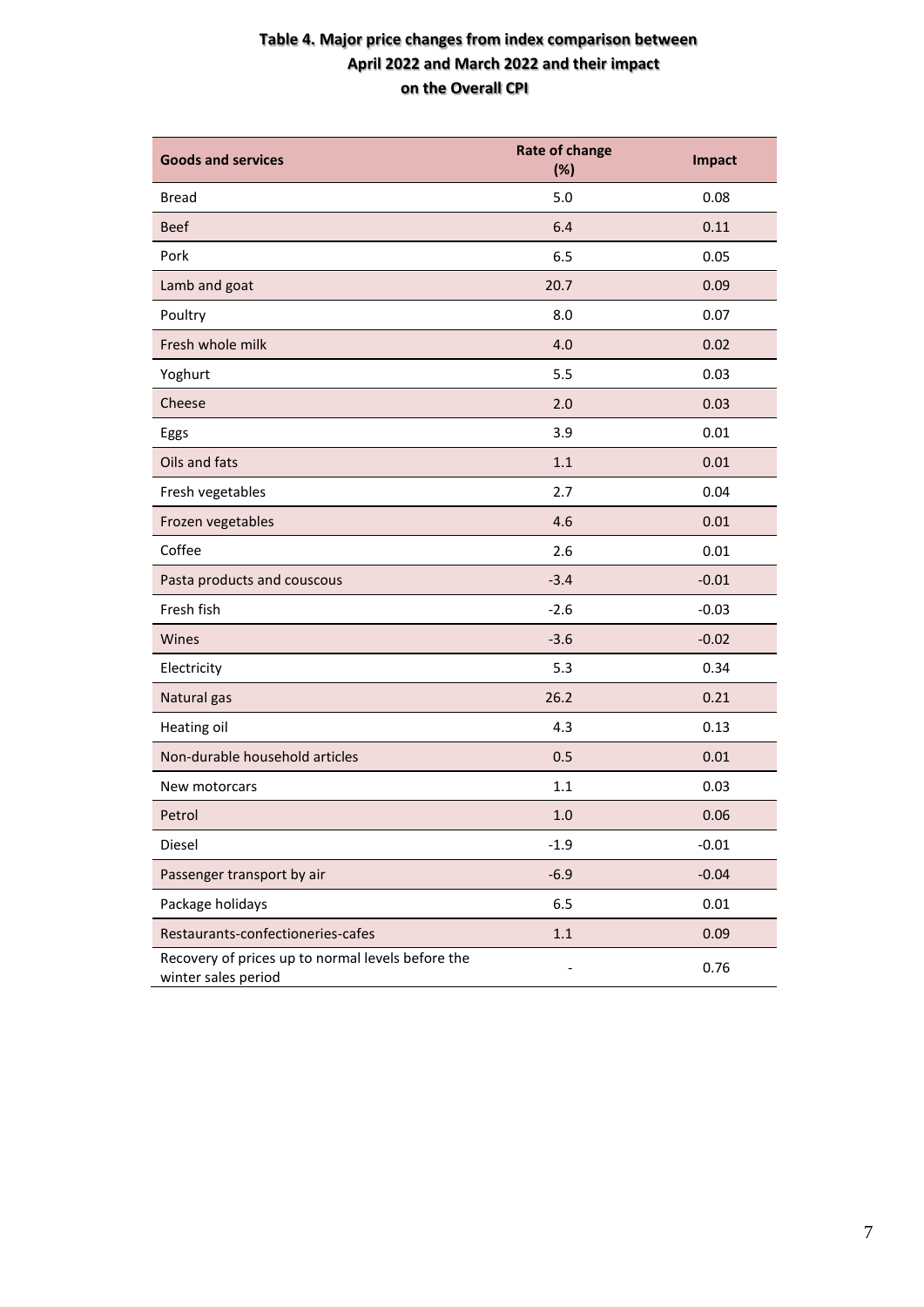# **Table 5. Major price changes from index comparison between April 2022 and April 2021 and their impact on the Overall CPI**

| <b>Goods and services</b>                        | <b>Rate of change</b><br>(%) | <b>Impact</b> |
|--------------------------------------------------|------------------------------|---------------|
| <b>Bread and cereals</b>                         | 10.0                         | 0.34          |
| Meat                                             | 14.1                         | 0.66          |
| Fish                                             | 3.2                          | 0.05          |
| Milk cheese and eggs                             | 11.7                         | 0.40          |
| Oils and fats                                    | 22.0                         | 0.26          |
| Fresh fruit                                      | 8.6                          | 0.12          |
| Vegetables                                       | 13.8                         | 0.40          |
| Sugar-chocolates-sweets-ice creams               | 3.4                          | 0.04          |
| Food n.e.c.                                      | 5.6                          | 0.03          |
| Coffee - cocoa - tea                             | 7.1                          | 0.04          |
| Mineral water-refreshments-fruit juices          | 3.8                          | 0.02          |
| Clothing and footwear                            | 1.6                          | 0.10          |
| Rentals for dwellings                            | 0.9                          | 0.03          |
| Electricity                                      | 88.8                         | 3.43          |
| Natural gas                                      | 122.6                        | 0.29          |
| <b>Heating oil</b>                               | 65.1                         | 1.28          |
| Solid fuels                                      | 5.3                          | 0.03          |
| <b>Furniture and furnishings</b>                 | 4.1                          | 0.01          |
| Household textiles                               | 3.1                          | 0.01          |
| Glassware-tableware and utensils of domestic use | 9.4                          | 0.03          |
| Non-durable household articles                   | 4.4                          | 0.09          |
| <b>Domestic services</b>                         | 4.8                          | 0.05          |
| Pharmaceutical products                          | $-1.3$                       | $-0.04$       |
| Medical, dental and paramedical services         | 0.9                          | 0.02          |
| Dental services                                  | 1.1                          | 0.01          |
| Hospital and clinic services                     | 0.4                          | 0.01          |
| New motorcars                                    | 8.9                          | 0.18          |
| Second hand motorcars                            | 11.5                         | 0.14          |
| Spare parts and accessories of motor cars        | 4.7                          | 0.02          |
| <b>Fuels and lubricants</b>                      | 29.0                         | 1.61          |
| Maintenance and repair of motocars - motorcycles | 2.0                          | 0.01          |
| Passenger transport by air                       | 15.8                         | 0.06          |
| Passenger transport by sea                       | 17.7                         | 0.02          |
| Mobile telephone equipment                       | $-8.0$                       | $-0.01$       |
| Telephone services                               | $-2.7$                       | $-0.11$       |
| Major durables for recreation and culture        | 2.7                          | 0.02          |
| Small recreational items-flowers-pets            | 2.2                          | 0.02          |
| Cinemas-theatres                                 | 13.9                         | 0.02          |
| Stationery and drawing materials                 | 5.0                          | 0.01          |
| Package holidays                                 | 6.7                          | 0.01          |
| Audiovisual and information processing equipment | $-4.7$                       | $-0.03$       |
| Secondary education                              | 1.4                          | 0.03          |
| Restaurants-confectioneries-cafes                | 3.3                          | 0.25          |
| Hotels-motels-inns                               | 16.1                         | 0.09          |
| Other appliances and articles for personal care  | 2.7                          | 0.07          |
| Motor vehicle insurance                          | $-1.6$                       | $-0.02$       |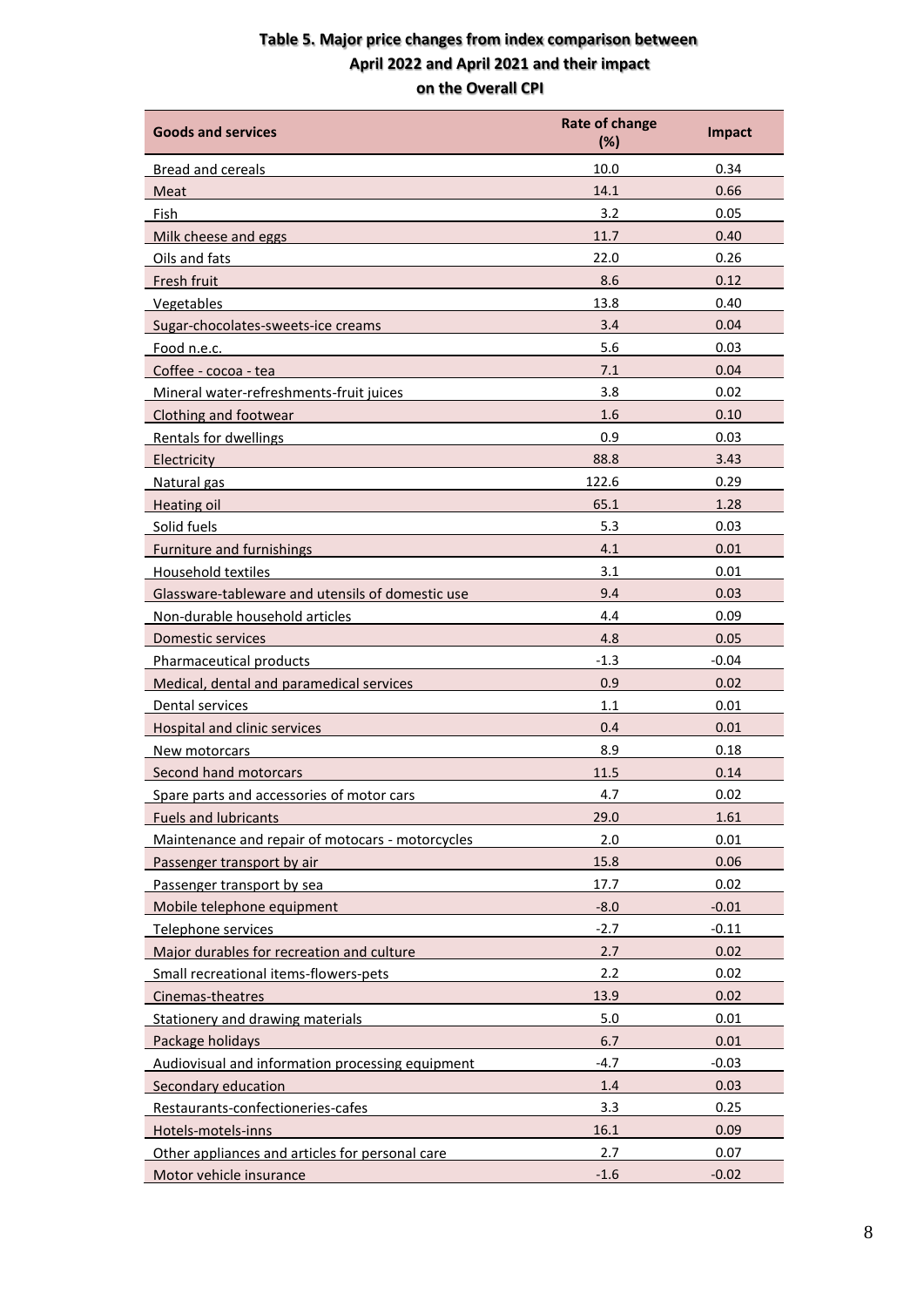

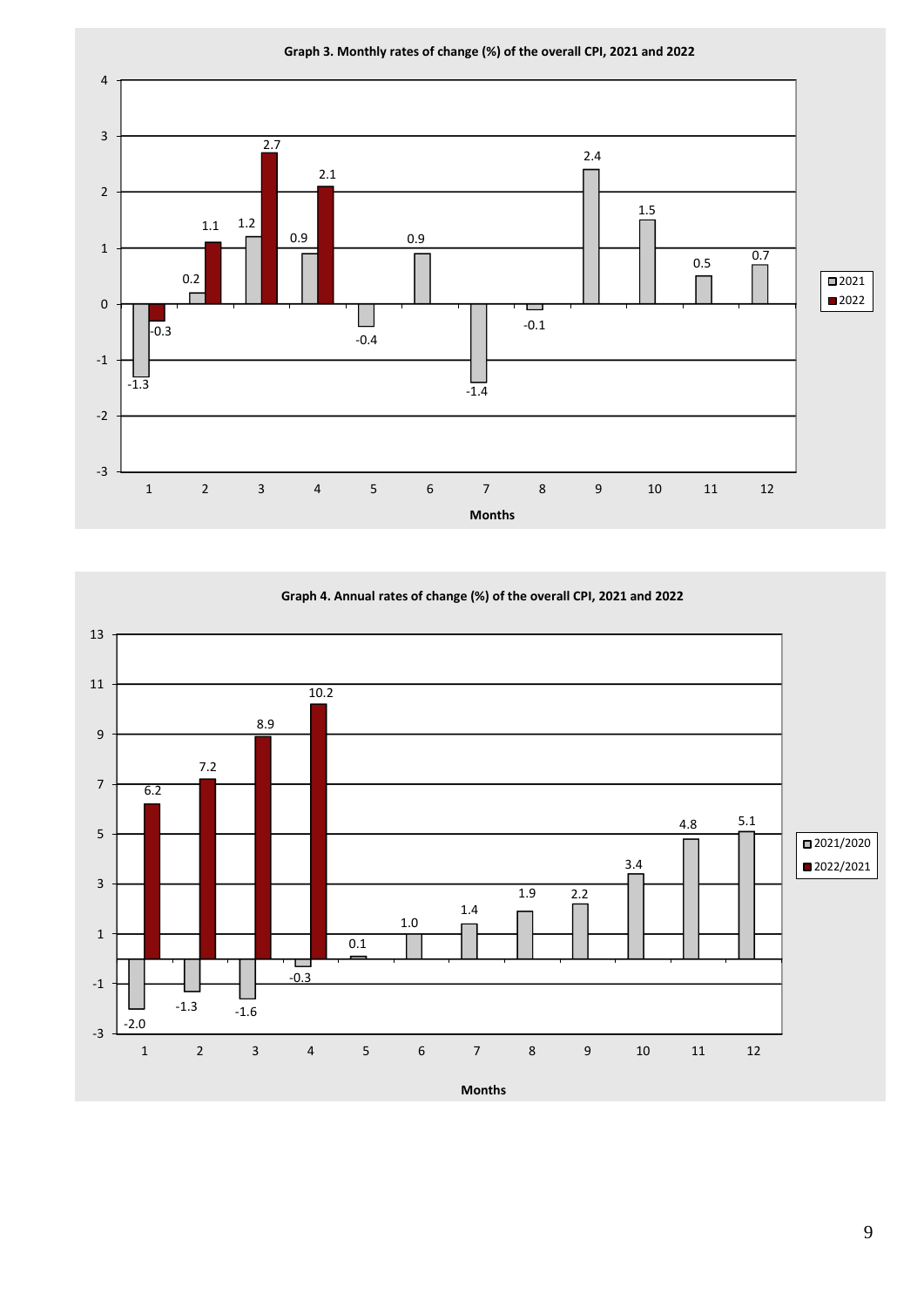#### **Graph 5. Monthly rates of change (%) of CPI between April 2022 and March 2022**



**Graph 6. Annual rates of change (%) of CPI between April 2022 and April 2021**

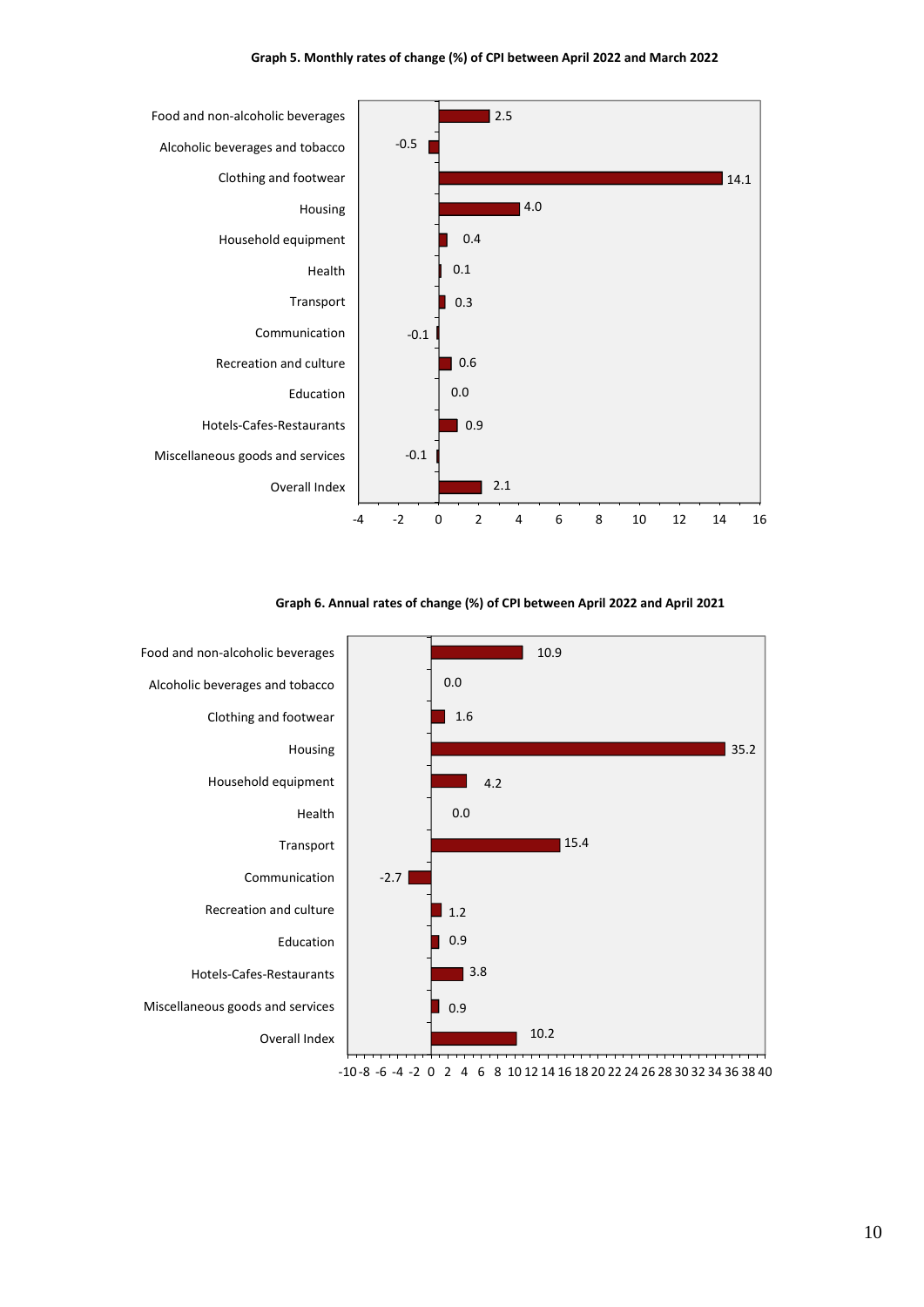**Graph 7. CPI highest annual increases (%)**





11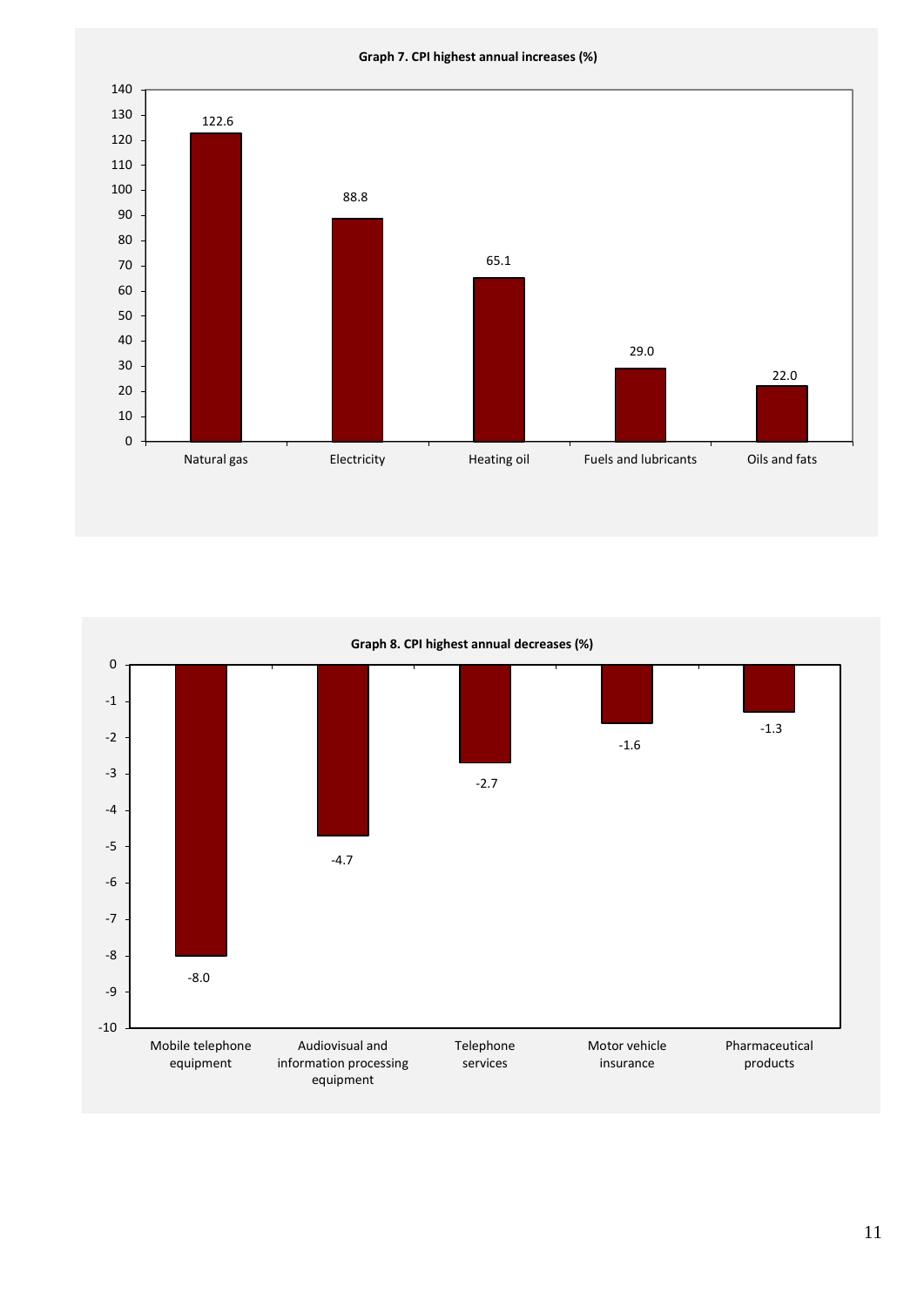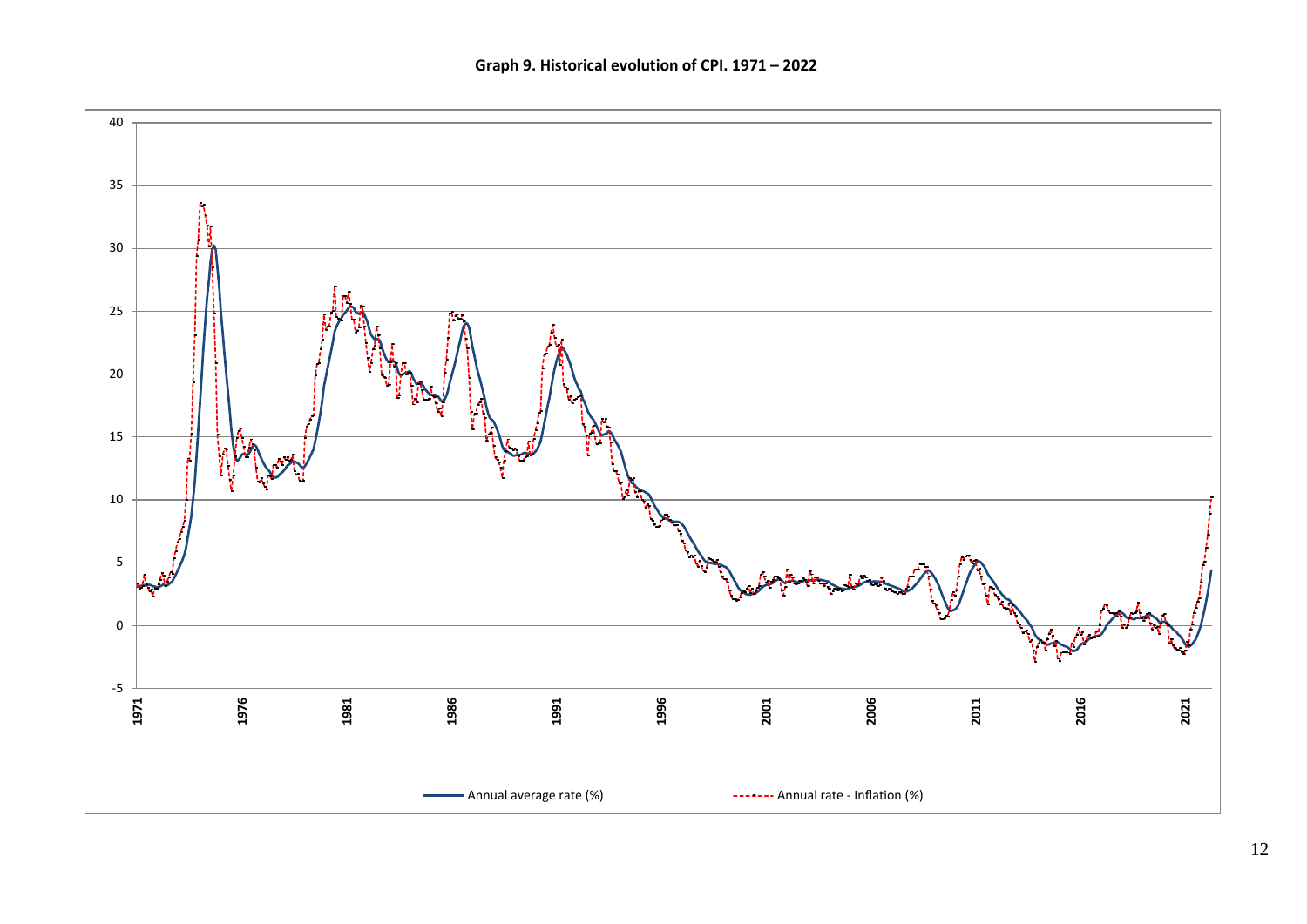# **METHODOLOGICAL NOTES**

| Generally                                             | The Consumer Price Index (CPI) is compiled by the Hellenic Statistical Authority (ELSTAT) since 1959. Until the year<br>2000, the CPI referred to the urban areas of the Country, while from 2001 onwards it refers to the whole Country<br>covering urban, semi-urban and rural areas.                                                                                                                                                                                                                                                                                                                                                                                                                                                                          |
|-------------------------------------------------------|------------------------------------------------------------------------------------------------------------------------------------------------------------------------------------------------------------------------------------------------------------------------------------------------------------------------------------------------------------------------------------------------------------------------------------------------------------------------------------------------------------------------------------------------------------------------------------------------------------------------------------------------------------------------------------------------------------------------------------------------------------------|
| <b>Purpose of the index</b>                           | The purpose of the CPI is to measure the general level of prices of goods and services purchased by the average Greek<br>household.                                                                                                                                                                                                                                                                                                                                                                                                                                                                                                                                                                                                                              |
| Legal basis                                           | Law 3832/2010.                                                                                                                                                                                                                                                                                                                                                                                                                                                                                                                                                                                                                                                                                                                                                   |
| Reference period                                      | Month.                                                                                                                                                                                                                                                                                                                                                                                                                                                                                                                                                                                                                                                                                                                                                           |
| Base                                                  | December of the previous year.                                                                                                                                                                                                                                                                                                                                                                                                                                                                                                                                                                                                                                                                                                                                   |
| Reference year                                        | 2020=100.0.                                                                                                                                                                                                                                                                                                                                                                                                                                                                                                                                                                                                                                                                                                                                                      |
| <b>Chain linking Index</b>                            | The CPI index follows the chain linking method, introducing new weights annually and having as a base the December<br>of the previous year. The weights are estimated on the basis of the most recent available data of the Household Budget<br>Survey (HBS), extrapolated to the prices of December. The CPI, adjusted on an annual basis to the most recent<br>consumption expenditure pattern of the private households of the Country, ensures the representativeness of goods<br>and services, which compose the "basket" of purchases of the average household.                                                                                                                                                                                            |
| Geographical and<br>population coverage of<br>the CPI | The CPI refers to the whole Country and covers the resident households of the territory excluding collective households<br>(hospitals, homes for the elderly, boarding houses, prisons, etc.) and non-resident households (tourists) in the Country.                                                                                                                                                                                                                                                                                                                                                                                                                                                                                                             |
| <b>Classification of items</b>                        | The classification of the CPI items (goods and services) is based on the international classification COICOP (Classification<br>of Individual Consumption by Purpose) as this has been adapted to the needs of the HICPs of the EU Member States<br>with the COICOP5/HICP classification.                                                                                                                                                                                                                                                                                                                                                                                                                                                                        |
| <b>Weights of items</b>                               | The weights of CPI items are updated every year, on the basis of the most recent available data of HBS. The weights<br>are calculated as the share (%o) of the expenditures for each group, subgroup and item (good or service) to the total<br>household expenditure of the average household.                                                                                                                                                                                                                                                                                                                                                                                                                                                                  |
| <b>Price collection Cities</b>                        | The CPI prices are collected in 27 cities with representative markets for the coverage of the 13 Regions of the Country.<br>The selection criteria of the price collection cities are the size and the particularities of their markets, the possibility of<br>continuous price collection, the comparability of the index and the cost of price collection.                                                                                                                                                                                                                                                                                                                                                                                                     |
|                                                       | Population weights The calculation of the population weights by regions is based on the population data of the 2011 General Population<br>Census and the expenditure data of the latest available HBS by regions.                                                                                                                                                                                                                                                                                                                                                                                                                                                                                                                                                |
| <b>Selection of items</b>                             | The composition of the "household basket" i.e. the selection of goods and services which are included in the calculation<br>of CPI is updated annually, using the results of the latest available HBS, other market research, etc. The chain linking<br>methodology allows the change of items of the household basket on an annual basis, in order to ensure the<br>representativeness of the items involved in the calculation of groups and subgroups of CPI.                                                                                                                                                                                                                                                                                                 |
| <b>Price collection-Outlets</b>                       | The prices collection outlets are retail stores, enterprises providing services, street markets etc. which are considered<br>representative of the branches of shops, where the households make their purchases in the 27 selected cities. The<br>methodology allows the renewal of price collection sources, annually, in order to maintain their representativeness in<br>the calculation of CPI. Prices are collected by employees of ELSTAT as well as by external price collectors, hired on a<br>temporary basis. They pay a visit to the selected outlets within a specific time period of a month (monthly prices) or<br>on a specific day of the week (weekly prices). The collected prices correspond to the prices actually faced by the<br>consumer. |
| Specification-<br><b>Substitution of items</b>        | All the collected items are defined by the specification, that is the particular characteristics which determine the<br>quality, the trade show and the identity, in general, of good products (such as brand, weight, package etc), in order to<br>avoid any price variations attributable to differences in the specification. Once a specified item (good or service) is no<br>longer available in the market or has ceased to be important, as regards consumption, it is substituted by a newly<br>specified item, which has taken its place in the market.                                                                                                                                                                                                 |